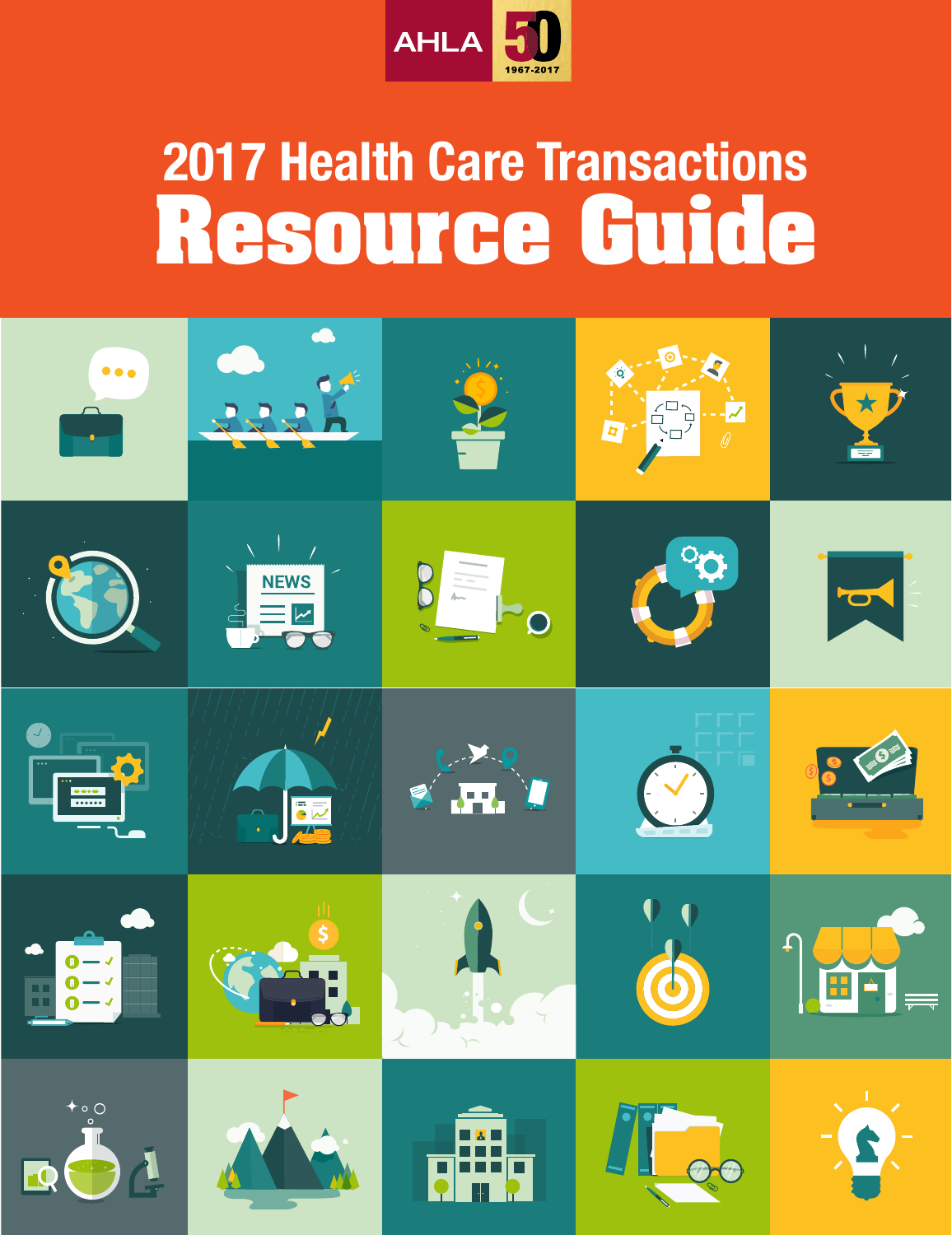## **Compliance Risk Considerations with the Integration of APCs**

*Amy Noecker, Principal, Sullivan Cotter and Associates, Inc. [amynoecker@sullivancotter.com](mailto:amynoecker%40sullivancotter.com?subject=)*

*Mark Ryberg, Principal, Sullivan Cotter and Associates, Inc. [markryberg@sullivancotter.com](mailto:markryberg%40sullivancotter.com?subject=)*

*Trish Anen, Principal & APC Workforce Practice Co-Leader, Sullivan Cotter and Associates, Inc. [trishanen@sullivancotter.com](mailto:trishanen%40sullivancotter.com?subject=)*



In today's rapidly changing environment, health care organizations must understand how to effectively integrate and optimize advanced practice clinicians (APCs)<sup>1</sup> to support the achievement of the "quadruple aim"<sup>2</sup>—high n today's rapidly changing environment, health care organizations must understand how to effectively integrate and optimize advanced practice clinicians (APCs)<sup>1</sup> to support costs, improved population health, and better work life of health care providers. A successful strategy includes implementing care delivery models that maximize the capabilities of each team member within the framework of federal and state laws, regulations, and accreditation standards. Coordination with a knowledgeable compliance team can inform the integration strategy and mitigate risk.

This article addresses the growing demand for APCs as well as three regulatory requirements that pose challenges that are essential to a successful APC integration strategy:

- ❯❯ Evaluation of APC competency standards
- ❯❯ Third-party payer policies related to billing for services provided by APCs
- >>>>>>> Appropriate attribution of APC productivity in productionbased physician compensation plans

This article is not intended as a comprehensive review of all the risks associated with APC integration; rather, it focuses on three elements that may represent unique challenges.

#### Growing Demand for APCs

According to an IHS Inc. (currently dba IHS Markit) report released by the Association of American Medical Colleges (AAMC), a projected physician shortage is expected by 2025 (see Figure 1).3 Concurrently, the U.S. Bureau of Labor Statistics projects the number of APCs to grow significantly between 2014 and 2024 (see Figure 2).<sup>4</sup> While Figure 2 provides data for nurse anesthetists, nurse midwives, and nurse practitioners, a review of data from the U.S. Bureau of Labor Statistics reveals nearly identical growth within the physician assistant profession.

**Figure 1: Total Projected Physician Shortfall Range, 2014– 2025**<sup>3</sup>



According to the IHS Markit report, physician demand will significantly outpace supply due to such factors as:<sup>5</sup>

- ❯❯ Shifting population demographics relative to age
- >> Increased access to medical insurance under the Affordable Care Act
- X A decline in the average hours worked per week by younger physicians in contrast to their predecessors

SullivanCotter's research shows that this pressure has resulted in new hiring patterns. Seventy-two percent of participating health care organizations have hired APCs in the past year, and 62 percent plan to add more in the upcoming year.<sup>6</sup> Some organizations employ more than 1,000 APCs in at least fifty different specialties, yet some are still in the early stages of integration. As a result, APC roles are changing rapidly and vary by specialty in different models of care. As such, assessing competency is an important first step in optimizing utilization.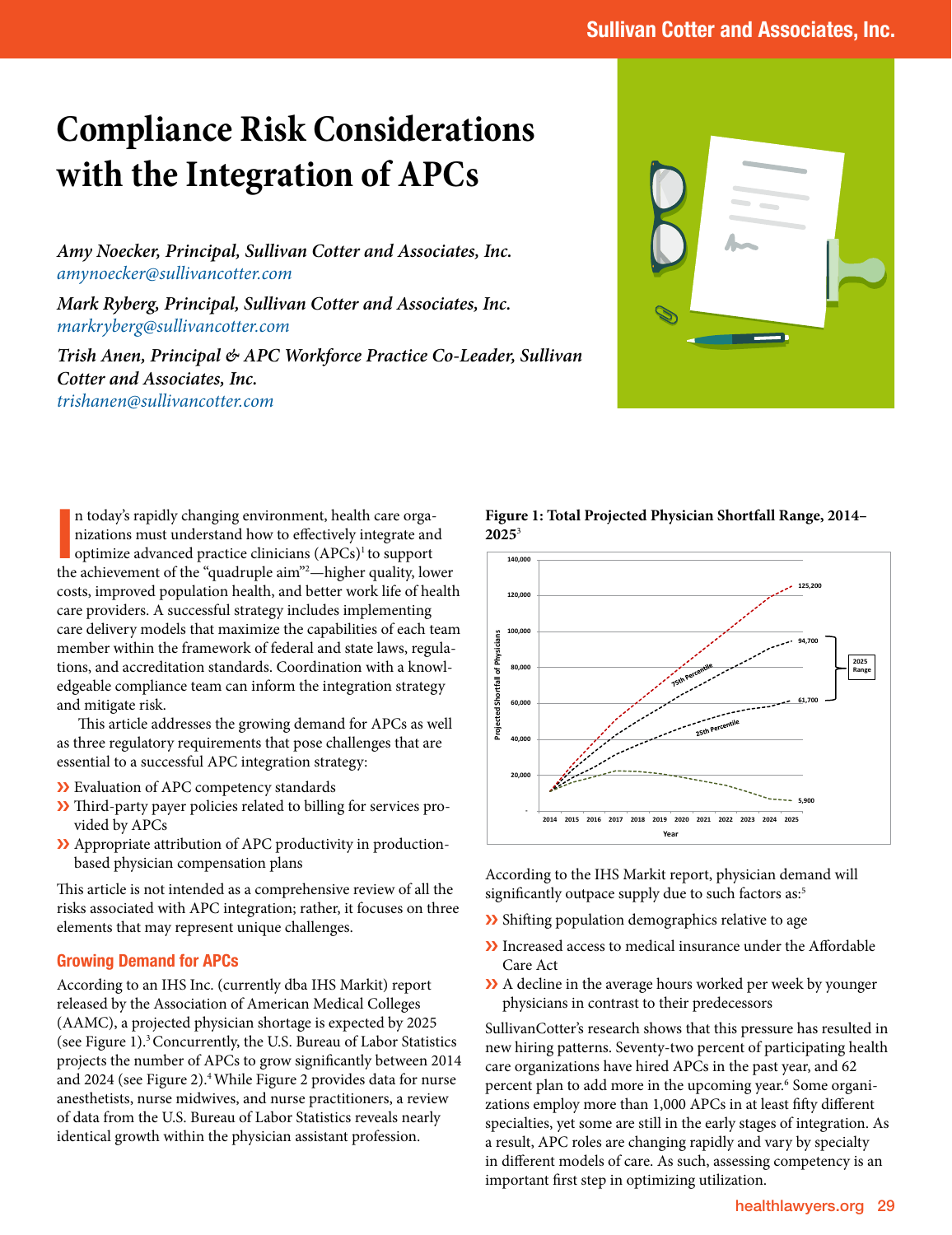**Figure 2: Nurse Anesthetists, Nurse Midwives, and Nurse Practitioners Percent Change in Employment, projected 2014–20244**



#### APC Competency Assessment

Providing safe, high-quality care is at the core of every health care organization's mission, making it essential to ensure the competency of every provider. While having an effective competency assessment program is important to providing high quality patient care, it is also necessary to meet the regulatory and accreditation requirements set forth by the Centers for Medicare and Medicaid Services (CMS) and The Joint Commission. Across the country, the maturity and effectiveness of APC competency assessment programs varies significantly. Organizations that carefully structure their programs are positioned to improve provider performance and identify and manage provider competency issues. This ensures compliance with CMS requirements, which state "the organization's governing body must ensure that all patient care is provided by practitioners who have been evaluated by the medical staff and are practicing within the scope of their privileges."7,8 Additionally, CMS requires the medical staff conduct periodic appraisals of its members.<sup>9</sup>

The Joint Commission bolsters the CMS requirements with standards defined in the Focused Professional Practice Evaluation (FPPE)<sup>10</sup> and Ongoing Professional Practice Evaluation (OPPE).11 The OPPE/FPPE process standards, which function as an assessment protocol, apply to all privileged providers, including APCs providing a medical level of care. These standards also mandate that competency assessment data must be collected and reviewed more frequently than once a year.

Despite requirements coming from both CMS and Joint Commission, organizations find challenges in implementing competency assessment programs. Data from the 2016 findings from The Center for Advancing Provider Practices (CAP2TM) indicate that only 81 percent of respondents have a uniform medical staff competency evaluation process for APCs and physicians,<sup>12</sup> and only 59 percent report they assess APC competency more than once a year,<sup>13</sup> both of which are Joint Commission requirements.

During a Joint Commission visit, surveyors will review a hospital's OPPE/FPPE policies to ensure the inclusion of APCs. They will also review APC files for privileges granted and evidence that the OPPE/FPPE assessments are tied to those privileges. Sample Joint Commission findings related to APCs include

- ❯❯ Underdeveloped or lack of OPPE/FPPE process for APCs
- X Lack of definition of data to be reviewed for APCs or use of generic measures despite specialization
- ❯❯ Inability to collect data due to attribution of activity to the physician
- ❯❯ Use of subjective evaluation only by supervising/collaborating physician
- ❯❯ No FPPE criteria have been developed when a focused review was required for an identified issue of competence

*Source: Doreen Finn, RN, MBA. "The Regulatory Perspective: Recent Regulatory Findings Trends and Best Practices." 5th Annual 2015 CAP2™ National Summit: The Essential Role of the Advanced Practitioner in the Transformation of Healthcare, 19 Nov. 2015. Conference Presentation.*

#### **Improving APC Competency Assessment Programs**

The first step in operationalizing an APC competency assessment process is to identify the necessary data to collect and review. To inform that decision, organizations should consider starting with the criteria used to assess physicians. The type of data to be collected is determined by individual departments and then approved by the medical staff. Organizations may also want to consider a common set of data for all APCs, such as the number of patient contacts, volume of procedures, and patient satisfaction data. Including APCs in the development of the competency program and allowing experienced APCs to assess the competencies of new APCs should also be considered. Multiple other approaches to assess APC competency are shown in Figure 3.





Processes for each approach should be clearly defined. For example, if chart reviews are to be completed, the process should state how many charts should be reviewed and the criteria to be assessed. This could include such elements as history and physical, medication reconciliation upon discharge, and a complete discharge summary. A paper or automated checklist can be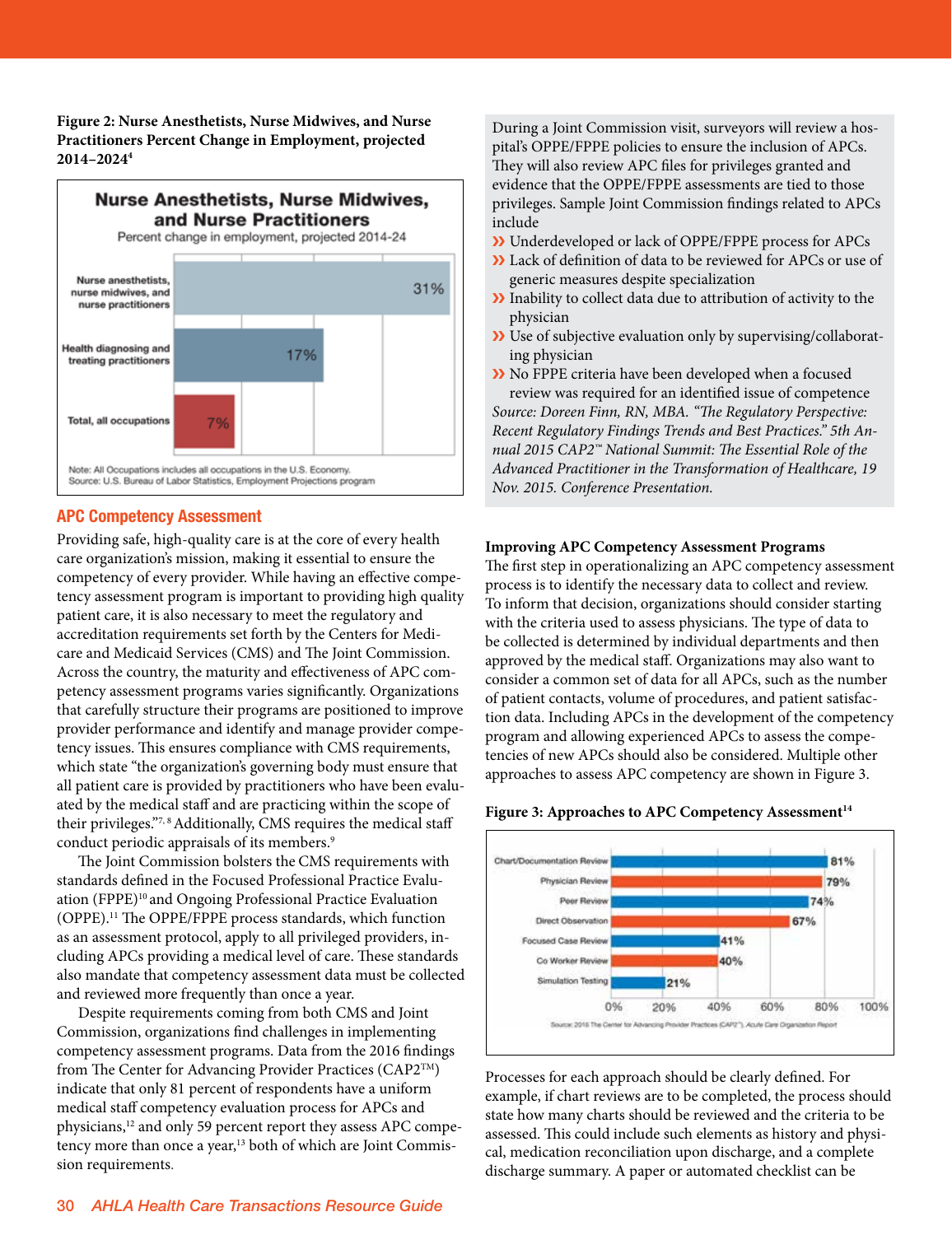developed to capture the correct elements and drive consistency throughout the organization.

As the APC workforce has grown, organizations have started adding APC representation to their Medical Staff Credentialing Committee. CAP2™ data show 36 percent of organizations have an APC representative on the credentialing committee, and 55 percent of those have the right to vote.15 APC representatives work closely with the medical staff office to help coordinate the credentialing, privileging, and competency assessment processes for APCs. APC representatives also provide expertise about state and federal laws and regulations as well as the APC education, certification, and licensure requirements.

Many organizations have developed a separate APC Committee to address important APC issues, including credentialing, privileging, competency assessment, and so on. CAP2™ data indicate that 46 percent of organizations utilize such a committee.<sup>16</sup> Figure 4 provides an overview as to the scope of responsibility of these committees.

Figure 4: APC Committee Scope of Responsibility<sup>17</sup>



Ensuring the effectiveness of an APC competency assessment process is dependent upon a thoughtful approach and an appropriate allocation of time and resources from the medical staff office, IT, and quality departments for support.

#### Third-party Payer Policies and APC Billing

The operational challenges of a growing APC workforce are compounded by the complexities of billing and third-party payer policies related to APCs. Because the rules vary by payer (government or commercial) as well as the setting, health care organizations must ascertain the policies for each payer with whom they contract, including policies for every setting in which they provide services and every practitioner type providing those services.

Claims instructions, enrollment procedures, and reimbursement rates vary widely. While claims for services provided by physicians are always submitted under the physician's National Provider Identifier (NPI) and reimbursed at 100 percent of the fee schedule, claims instructions for services provided by APCs

vary by payer and setting, with reimbursement ranging from 60 to 100 percent of the physician fee schedule. Identification of these requirements serves as a starting point to mitigate billing risk and avoid allegations of fraud and abuse.

#### ❯❯ Medicare

Professional services provided by PAs, NPs, CRNAs, CNMs, and CNSs are covered under Medicare Part B.The aforementioned APCs must be enrolled in the Medicare program.<sup>19</sup> Reimbursement is at 85 percent of the physician rate when claims are submitted under the APC's NPI. Some provisions, known as "incident to"20 and shared/split visit billing, allow for claims to be submitted under the physician's NPI for 100 percent reimbursement; however, strict requirements must be met. As an example, a hospital may not bill APC work effort as "incident to" in a facility setting. Failure to satisfy the requirements means that claims must be submitted under the APC's NPI.

❯❯ State Medicaid

Each state Medicaid program promulgates its own rules, and these vary widely by practitioner type. While every state Medicaid program pays for services provided by PAs and NPs and enrolls PAs and NPs as ordering/referring providers,<sup>21</sup> the claims' methodologies are often different. Enrollment applications for APCs are not uniform, nor are policies for services covered or reimbursement rates. Additionally, many states have managed Medicaid products that are essentially commercial payers who also may promulgate their own rules.

❯❯ Commercial Payers

Commercial reimbursement rates for APC services vary widely. Many commercial payers do not enroll the APCs into their systems for billing purposes, and APC services are billed under the physician's NPI. On occasion, coverage for certain services may not be covered when provided by APCs. As organizations negotiate with commercial payers, they must ascertain policies for each payer with whom they contract.

Organizations implement operational business decisions in an effort to maximize reimbursement; however, these may actually negate their intended purpose. Examples of such decisions include requiring that new patients only be seen by a physician, or that the physician must also see every patient seen by an APC. Such redundancies, when not necessary, can actually increase costs and decrease patient access.

#### **Improving APC Billing Practices**

In recent years, there has been increased scrutiny of APC billing practices by the Office of Inspector General of HHS and the U.S. Department of Justice (DOJ).

In 2016 alone, the DOJ settled with three organizations related to APC billing claims for a total in excess of \$6M. In today's environment of heightened scrutiny, the emergent settlements bring to mind this Arabian idiom: "*If the camel once gets his nose in the tent, his body will soon follow*."

If concerns over potential audits or the avoidance of allegations of fraud and abuse that may span beyond mere billing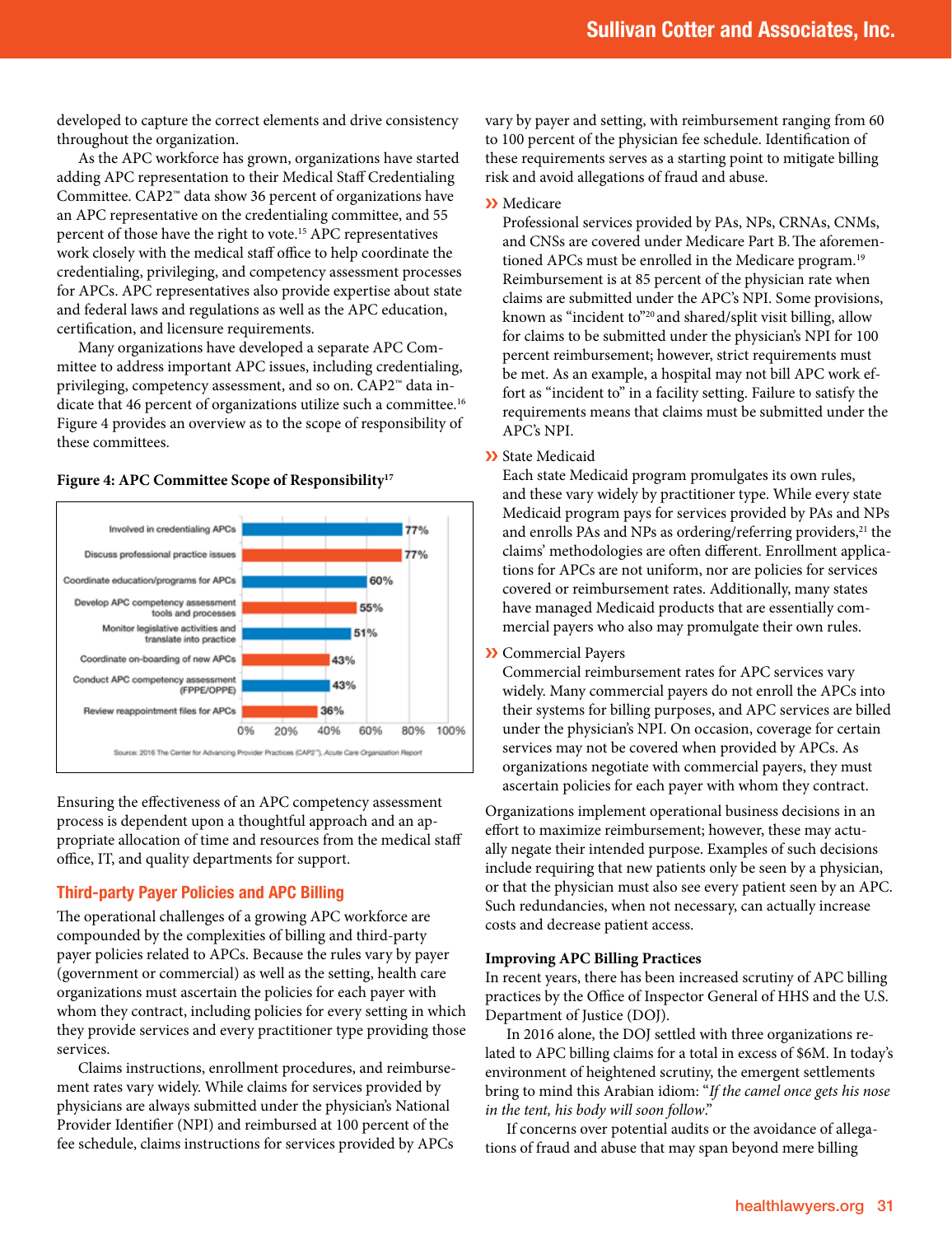are not compelling enough, it is still worth a closer look from a business perspective to make sure providers are actually providing the services they are authorized to provide and are able to perform and receive payment for the services rendered.

The complicated rules and regulations set at the federal, state, and payer contract level suggest that provider education, assessment, and feedback are needed. The following considerations provide approaches for APC billing compliance:

- 1. Conduct an evaluation of current APC billing practices within the organization. The following provide a series of questions to assist in navigating the evaluation:
	- a. Has each APC provider been enrolled in the Medicare, Medicaid, and commercial payer systems as applicable?
	- b. How has the organization ensured compliance with government payers' billing and reimbursement policies?
	- c. Has the organization ascertained the payment policy for each commercial payer with whom they contract?
	- d. Is the organization billing for services rendered by APCs? If so, how are the associated work relative value units (wR-VUs) being attributed?
	- e. Is the organization billing the Medicare program under the "incident to" and/or shared/split visit provisions for work provided by APCs? If so, how does the organization ensure that the physician participation requirements for those provisions have been met? What is the process for claims adjudication when a physician has participated (e.g., signed a note) but has not met these requirements?
- 2. Provide initial and ongoing education to key stakeholders to improve adequate documentation and coding of APC work effort.
	- a. Key stakeholders should include both physicians and APCs as well as clinical operations managers and billing and coding staff.
	- b. Training should be specific to specialty and practice setting.
	- c. Training should also include education on regulations and guidelines, including a review of specialty-specific case studies for common and unique situations.
	- d. Audits should be conducted and feedback delivered to providers regularly.
	- e. An organizational resource should be identified to address questions and concerns.

The implementation of a compliance program focusing on billing practices is a key strategy for risk mitigation. Training and ongoing feedback to improve documentation and billing can improve compliance with the regulations, capture proper revenue for services provided, and mitigate the risk of improper claims.

### APC Productivity Attribution and Physician Compensation

As health care organizations expand their APC workforce, they may look to maximize the reimbursement associated with services provided by APCs (e.g., Medicare's "incident to" and shared visit billing).<sup>22</sup> Technical billing requirements aside, submitting bills to Medicare under the physician's NPI for work performed by APCs, either in part or in total, presents potential

- Key Questions for Consideration Relative to APC Billing:
- ❯❯ Who is providing the service?
- ❯❯ Who is documenting services? How has the service been documented?
- X By whom is the APC employed?
- ❯❯ In what setting is the APC providing the service?
- ❯❯ By which payer is the patient covered?

risks specific to physician compensation arrangements. Such risks are related to ensuring these compensation arrangements are fair market value and commercially reasonable, as required by numerous exceptions within the physician self-referral law (hereinafter referred to as Stark).<sup>23</sup>

#### **Improving Awareness of the Risks in Production Models under the Bona Fide Employment Exception**

Many health care organizations that enter into direct employment relationships with physicians avail themselves of the bona fide employment exception within Stark. To satisfy that exception,<sup>24</sup> an employed physician's financial arrangement must satisfy the following conditions:

- ❯❯ Employment is for identifiable services.
- X Amount of the remuneration under the employment is –Consistent with fair market value of the services, and –Not determined in a manner that takes into account (directly or indirectly) the volume or value of any referrals by the referring physician.
- >> Remuneration is provided under an arrangement that would be commercially reasonable, even if no referrals were made to the employer.

The exception permits a productivity bonus based on services personally performed by the physician (or an immediate family member of the physician). While there is a shift underway in physician compensation design to integrate value-based metrics, physicians continue to be compensated under productionbased models. According to a recent annual survey of physician compensation,25 physicians' personally performed wRVUs or professional collections comprise a significant portion of their total cash compensation. Approximately three-quarters of respondents use productivity-based metrics for their primary care, medical, and surgical physicians. Overall, productivity-based compensation can often comprise 50–65 percent of the total cash compensation.

The prevalence of production-based plans coupled with growing APC utilization leads to inevitable tension: Who should receive the productivity credit when certain types of services are provided, the physician or the APC? This inherent tension cannot be overlooked with regard to the regulatory compliance risk it may create relative to physician cash compensation in an employed, production-based compensation model.

A hypothetical case study sheds light on the potential risks associated with the productivity attributions in productionbased plans.

Returning to the statutory exception for bona fide employment under Stark, although legal opinions in the market may be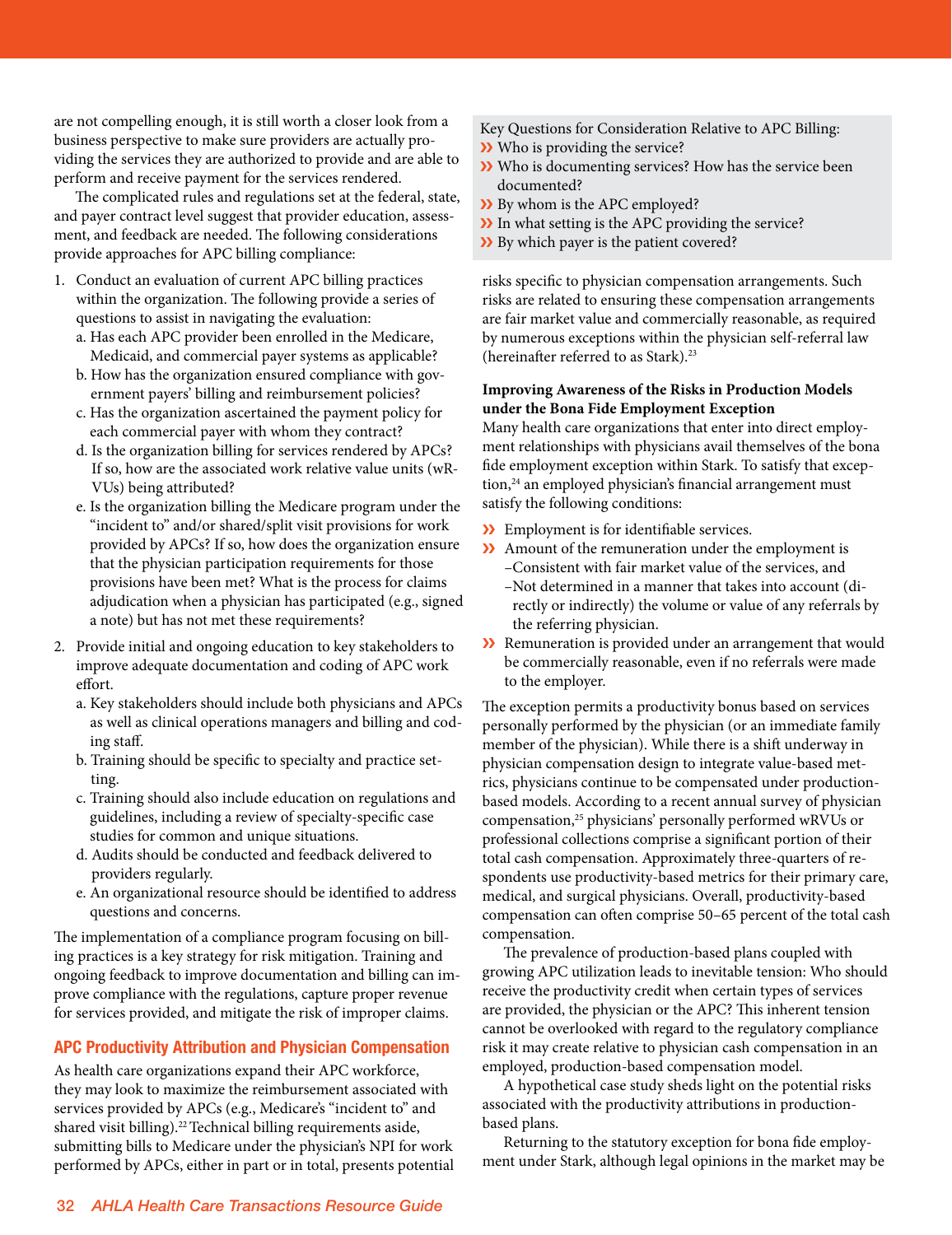#### **Case Study: A Production-based Plan for an Employed Primary Care Physician**

A family medicine physician has built a busy practice that has two dedicated APCs. To the extent all applicable payer requirements are satisfied, the practice bills APC work as "incident to" for Medicare patients and under the physician's NPI for commercial payers (as required and/or accepted by the payer).

The family practitioner is on a productivity-based compensation plan whereby she receives a market median rate per wRVU for all personally performed services. Her total cash compensation approximates the 90th percentile, which is consistent with the productivity billed under her NPI. The wRVU productivity levels for the three providers are as follows:

>> Physician: 8,000 wRVUs

- >> APC A: 1,500 wRVUs
- >> APC B: 1,000 wRVUs

Upon review, it is apparent that the APCs have low wRVU productivity because the majority of services were billed under the physician's NPI. The physician's overall level of productivity and, correspondingly, her total cash compensation are being driven, at least in part, by the work effort of the APCs. Based on these figures, it is conceivable that the physician's wRVUs could be overstated by about 3,500 wRVUs (assuming the APCs produce at or around the market median of approximately 3,000 wRVUs). In addition, the physician does not have any financial accountability for the APCs in her practice, as the costs are covered by the employer.

mixed, the prevailing position is that neither "incident to" nor the APC's portion of the shared visit billing meet the "personally performed" requirement.

Practically speaking, it can be very challenging for organizations that utilize this type of billing to track work efforts in either the EMR or by means of the bill to Medicare. Moreover, those charged with administering employed physician compensation plans and/or ensuring the compliance of those plans may not fully understand the implications of the "personally performed" requirement.

It follows that there is potential risk that "incident to" and/ or shared visit billing may, either knowingly or unknowingly, be attributed to the physician in a production-based model that falls under the bona fide employment exception. Given that potential risk, organizations should consider these actions:

- >> Conduct a legal analysis on the application of the "personally performed" provision within the bona fide employment exception relative to production-based models
- X Review existing production-based compensation plans to determine how "incident to" and shared visit services are being billed and how the work effort is being attributed
- ❯❯ Educate physicians and APCs, as well as staff responsible for managing the compensation plan, as to the implications of "incident to" and shared visit billing
- >> To the extent that the legal analysis determines that "incident" to" and shared visit production does not meet the "personally performed" requirements, implement the following processes:
	- Develop a methodology to identify and exclude "incident to" production from physician compensation plan calculations
	- Apply a consistent methodology to identify the relative work effort for shared visits such that shared visit work effort can be appropriately attributed between the physician and APC

Regardless of the ultimate legal position on the "personally performed" provision of the exception, organizations should be aware of the need to exclude "incident to" and/or shared visit productivity when assessing physician cash compensation for fair market value. Most physician compensation surveys, at least by definition, exclude wRVUs attributed to APCs from the physician productivity and payout rates that they publish.<sup>20</sup> As organizations conduct internal or external fair market value analyses, they should exclude "incident to" and/or APCs' allocation of shared visit production when assessing the competitive position of effective payout rates relative to the market to ensure an "apples to apples" comparison.

#### **Improving Awareness of the Risks to Consider in Production Models within an Employed Group Practice**

Physician groups that meet the qualifications of a group practice under Stark<sup>21</sup> are not subject to the same limitations relative to "personally performed" productivity, as evidenced in the following description of permissible productivity bonuses:

A [physician in the group practice](https://www.law.cornell.edu/definitions/index.php?width=840&height=800&iframe=true&def_id=2da9f67968f0c2e004e02b5665aa60a8&term_occur=2&term_src=Title:42:Chapter:IV:Subchapter:B:Part:411:Subpart:J:411.352) may be paid a productivity bonus based on services that he or she has personally performed, or services "incident to" such personally performed services, or both, provided that the bonus is not determined in any manner that is directly related to the volume or value of referrals of DHS by the physician (except that the bonus may directly relate to the volume or value of DHS [referrals](https://www.law.cornell.edu/definitions/index.php?width=840&height=800&iframe=true&def_id=eecfe65f73a9abd86658ee25db6c1cb0&term_occur=3&term_src=Title:42:Chapter:IV:Subchapter:B:Part:411:Subpart:J:411.352) by the physician if the [referrals](https://www.law.cornell.edu/definitions/index.php?width=840&height=800&iframe=true&def_id=eecfe65f73a9abd86658ee25db6c1cb0&term_occur=4&term_src=Title:42:Chapter:IV:Subchapter:B:Part:411:Subpart:J:411.352) are for services "incident to" the [physician](https://www.law.cornell.edu/definitions/index.php?width=840&height=800&iframe=true&def_id=8f46c357d9272af81c283fe0f6c0d3da&term_occur=19&term_src=Title:42:Chapter:IV:Subchapter:B:Part:411:Subpart:J:411.352)'s personally performed services).<sup>26</sup>

In contrast to the bona fide employment exception, Stark's definition of a group practice expressly allows an organization the ability to credit physicians with "incident to" and shared visit wRVUs. The ability to provide such credit in the context of a production-based compensation plan in a hospital-owned medical group raises potential risks that often go unnoticed.

Take, for example, an office-based primary care practice in which a family medicine physician is paid on a simple wRVUbased model. The physician currently works with one APC. Because the employed group satisfies the group practice definition, the physician is credited with all of the "incident to" productivity generated by the APC. At present, the hospital subsidizes the family medicine physician's practice on the basis of his professional revenue and practice expenses at approximately \$100,000 annually.

The physician is currently in such high demand that he is booking three months out. In an effort to reduce the wait time for new appointments and improve access for established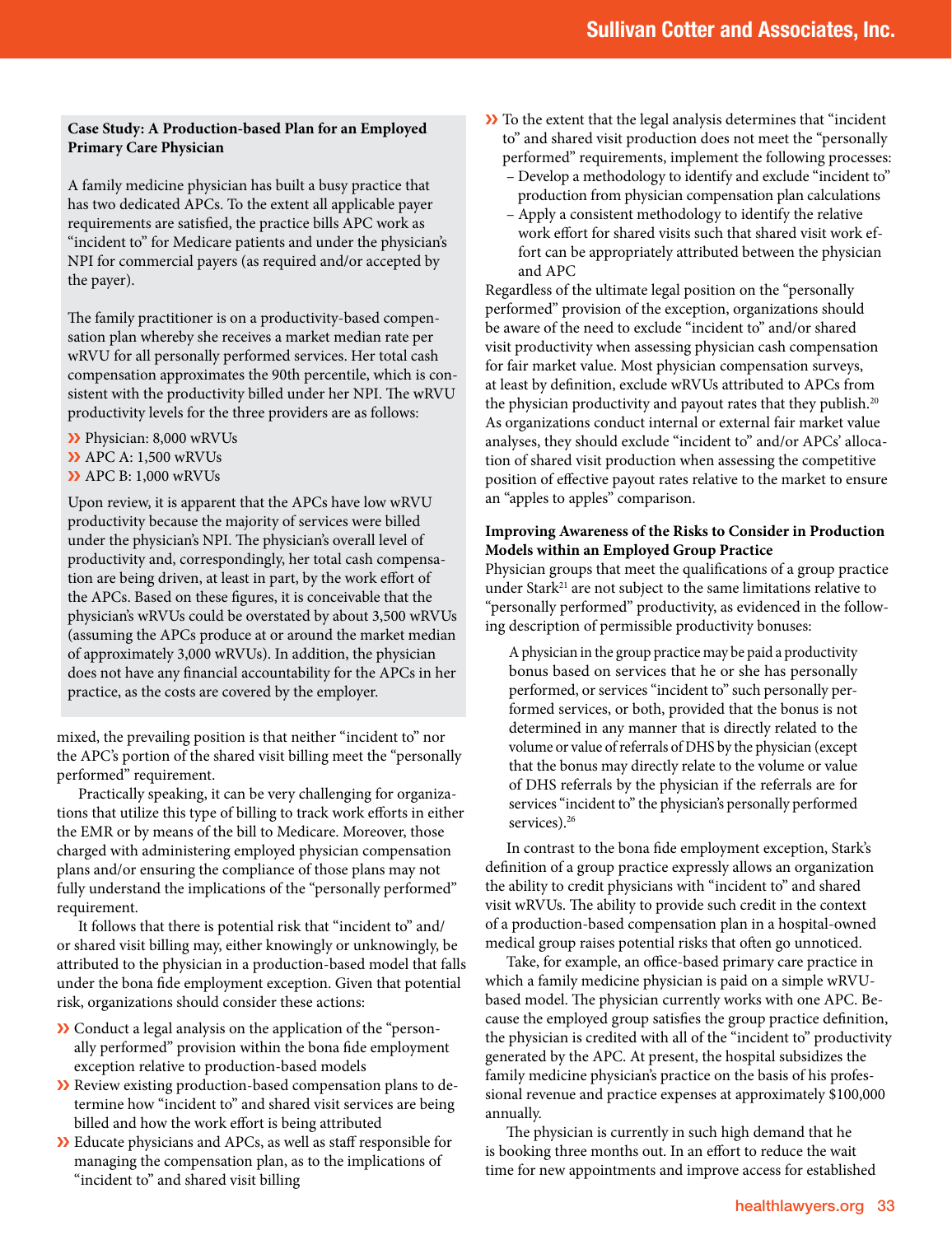patients, the practice hires another experienced APC. The employer maintains responsibility for the costs associated with hiring that APC; in other words, the physician bears no economic risk related to the expense of the APC. The following illustration provides an overview of the potential challenge with the addition of this new APC. medication provided an overview or the potential endingly with

Based on the assumptions in the illustration above, the physician has the opportunity to earn approximately \$76,000 more in cash compensation just by adding the APC to his practice.

| <b>Additional APC Cost Projections</b>                                                                                                                                                                                       |                                            |
|------------------------------------------------------------------------------------------------------------------------------------------------------------------------------------------------------------------------------|--------------------------------------------|
| <b>APC - Family Medicine</b><br>Total Cash Compensation (TCC) - Median1<br>Benefits - Median <sup>2</sup><br><b>Total Compensation</b>                                                                                       | \$104,753<br>\$28,636<br>\$133,389         |
| $APC$ wRVUs $=$ Median <sup>2</sup>                                                                                                                                                                                          | 3.261                                      |
| <b>Physician (Impact of APC Attributed Production)</b><br>50% of APC wRVUs<br>TCC per wRVU <sup>3</sup><br><b>Additional Cash Compensation</b><br>Cost of APC Compensation and Increased Physician Compensation <sup>4</sup> | 1.630.5<br>S47.16<br>\$76,894<br>\$210,283 |
| Reflects family medicine median TCC.                                                                                                                                                                                         |                                            |
| <sup>2</sup> Reflects primary care median benefits and wRVUs.                                                                                                                                                                |                                            |
| Reflects family medicine TCC per wRVU.                                                                                                                                                                                       |                                            |
| *Reflects a conservative cost estimate as no indirect expenses.                                                                                                                                                              |                                            |
| Sources:                                                                                                                                                                                                                     |                                            |
| 2016 Advanced Practice Clinician Compensation and Pay Practices Survey Report<br>2016 Physician Compensation and Productivity Survey Report                                                                                  |                                            |

Before any consideration of indirect expenses and/or projected professional revenue attributable to the APC, additional compersoderative control attributable to the APC, additional compensation cost is projected at \$210,283. Before any consideration of munect expenses and/or projector

This scenario presents two challenges. This scenario presents two challenges.

- $\sum$  First, the increase in cash compensation attributable to the work effort of the APC is rather significant at \$76,000. As noted in the prior hypothetical, the fair market value analysis of the physician's cash compensation requires that he be able to support his total cash compensation based on his own productivity, exclusive of any wRVUs attributed to him by virtue of the APCs.
	- ❯❯ Second, the hospital was already subsidizing this physician's professional practice at approximately \$100,000 per year. To the extent that the professional revenue attributable to all of the new APC's work effort is insufficient to cover the full cost of that APC and the additional cash compensation paid to the physician, it stands to reason that the hospital's support of the physician's practice will increase beyond \$100,000.

A cursory look at current regulatory trends highlights the underlying concerns with this example. For some time, government regulators have been increasingly focused on the practice loss argument as one approach to arguing that a physician's financial arrangement is not commercially reasonable. This argument finds support from Judge Gregg Costa of the Southern District of Texas in his opinion on the motion to dismiss the plaintiff 's False Claims Act allegations against Citizens Medical Center of Victoria, Texas. Judge Costa noted the following:

Court notes Relators' allegations that the cardiologists' income more than doubled after they joined Citizens, even while their own practices were costing Citizens between \$400,000 and \$1,000,000 per year in net losses. Even if the cardiologists were making less than the national median salary for their profession, the allegations that they began making substantially more money once they were employed by Citizens is sufficient to allow an inference that they were receiving improper remuneration. This inference is particularly strong given that it would make little apparent economic sense for Citizens to employ the cardiologists at a loss unless it were doing so for some ulterior motive—a motive Relators identify as a desire to (sic) induce referrals.27

The practice loss theory is not intended to suggest that losing money on a physician practice is necessarily unreasonable; rather, it effectively mandates that organizations document the business justification for the financial arrangements they enter into with their physicians. It also encourages careful consideration in the development of physician and APC cash compensation plans.

Organizations in a similar fact pattern to the example above should consider the following. First, by reviewing and documenting goals for integrating APCs into clinical practice, an organization can focus on proposed outcomes, such as improving access, quality, cost efficiency, and patient experience. Second, organizations must understand the financial implications of integrating additional APCs. The question to answer is whether the totality of the arrangement, including the physician compensation arrangement, the cost of adding the APC, and the projected professional revenue exceeds anticipated expenses. At this point, the organization can properly weigh benefits against costs and document a persuasive business justification to support their strategic decisions regarding enhanced APC integration. Stated slightly differently, if the addition of an APC simply serves to increase the compensation of the physicians while increasing the employer's costs, then the employer's practice loss just increased, potentially implicating concerns regarding the commercial reasonableness of that staffing change and the corresponding physician compensation.

#### **Conclusion**

Amidst the unending changes in today's health care market, one thing is certain: if the physician shortage projections are accurate, organizations must begin developing alternative staffing strategies to meet escalating demand for professional services. Strategies for success include implementing mindful care delivery models that maximize the capabilities of each member of the team within the framework of federal and state laws, regulations, and accreditation standards. Coordination with an established compliance team can inform the integration strategy and mitigate risk.

As organizations embark on the journey toward the future of integrated staffing models, the following considerations can provide a sound foundation for better compliance: X Develop a process for assessing the competency of APCs that